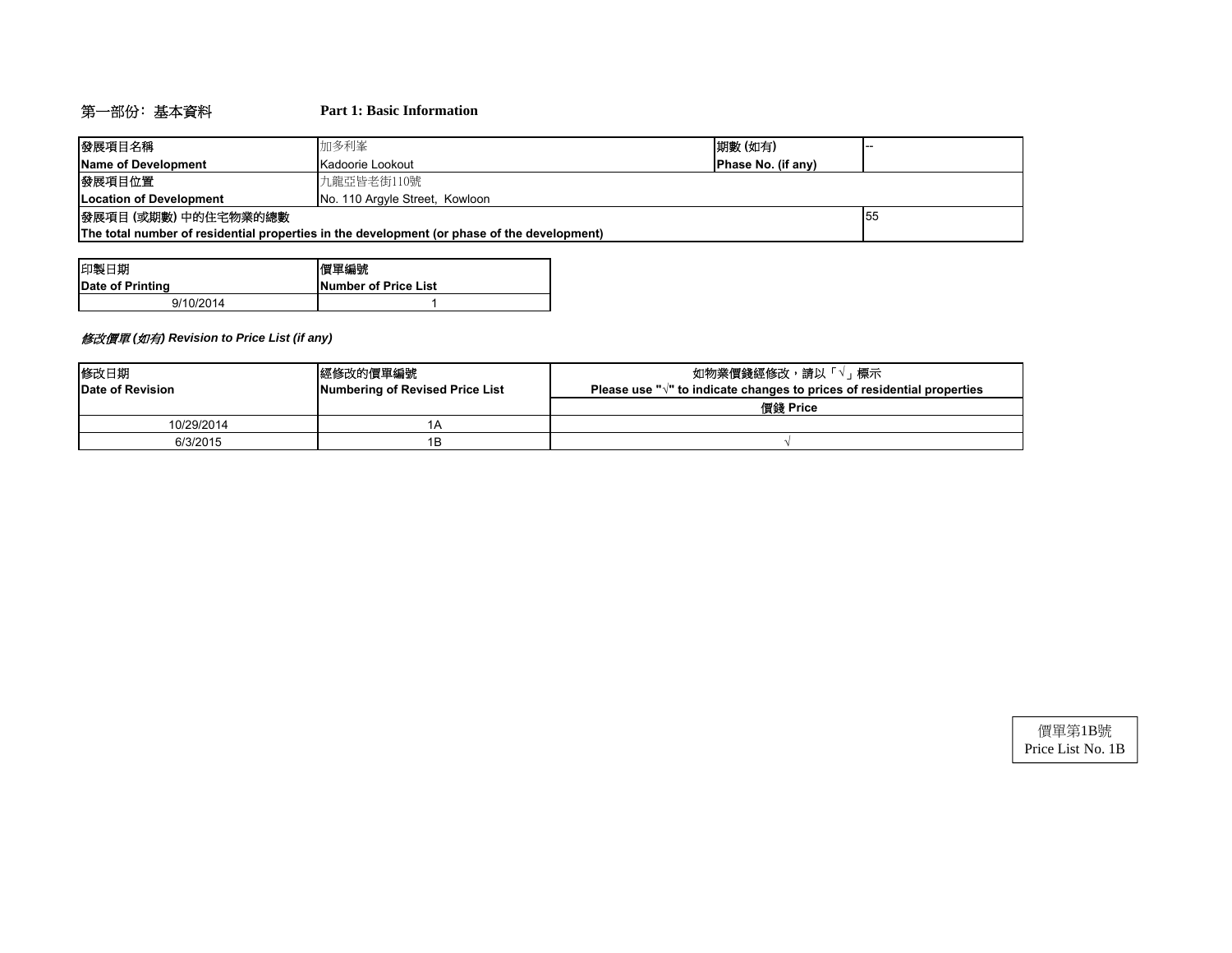## 第二部份﹕面積及售價資料 **Part 2: Information on Area and Price**

|                | 物業的描述<br><b>Description of</b><br><b>Residential</b><br><b>Property</b> | 實用面積<br>(包括露台,工作平台及陽台(如有)<br>平方米(平方呎)                                                       | 售價<br>$\overline{\pi}$   | 實用面積<br>每平方米/呎售價<br>元,每平方米<br>(元,每平方/呎)                    | 其他指明項目的面積 (不計算人實用面積)<br>Area of other specified items (Not included in the Saleable Area)<br>平方米 (平方呎)<br>sq. metre (sq.ft.) |               |                          |               |                          |                          |               |                          |                             |                          |
|----------------|-------------------------------------------------------------------------|---------------------------------------------------------------------------------------------|--------------------------|------------------------------------------------------------|------------------------------------------------------------------------------------------------------------------------------|---------------|--------------------------|---------------|--------------------------|--------------------------|---------------|--------------------------|-----------------------------|--------------------------|
| 樓層             | 單位                                                                      | <b>Saleable Area</b>                                                                        | Price                    | <b>Unit Rate of</b>                                        | 空調機房                                                                                                                         | 窗台            | 閏樓                       | 平台            | 花園                       | 停車位                      | 天台            | 梯屋                       | 前庭                          | 庭院                       |
| Floor          | Unit                                                                    | (including Balcony, Utility Platform and Verandah, if any)<br>sq. metre (sq. ft.)           | $($ \$)                  | <b>Saleable Area</b><br>\$ per sq. metre<br>\$per sq. ft.) | Air-<br>conditioning<br>plant room                                                                                           | Bay<br>window | Cockloft Flat roof       |               | Garden                   | Parking<br>space         | Roof          | Stairhood                | <b>Terrace</b>              | Yard                     |
| $\overline{7}$ | $\mathsf C$                                                             | (533)<br>49.476<br>2.000<br>露台 Balcony:<br>(22);<br>0.000<br>(0)<br>工作平台 Utility Platform:  | 10,728,000               | 216,832<br>(20, 128)                                       | $\overline{a}$                                                                                                               | 2.450<br>(26) | $\overline{\phantom{a}}$ | $\sim$        | $\sim$                   | $\sim$                   | $\sim$        | $\overline{\phantom{a}}$ | $\mathcal{L}_{\mathcal{L}}$ | $\sim$ $\sim$            |
| 8              | $A^*$                                                                   | (919)<br>85.419<br>露台 Balcony:<br>2.450<br>(26);<br>1.500<br>工作平台 Utility Platform:<br>(16) | 22,328,000<br>19,258,000 | 261,394<br>(24, 296)<br>225,453<br>(20,955)                | $\overline{\phantom{a}}$                                                                                                     | 1.941<br>(21) | $\overline{\phantom{a}}$ | $\sim$ $\sim$ | $\overline{a}$           | $\sim$                   | $\sim$        | $\sim$                   | $\mathcal{L}_{\mathcal{A}}$ | $\sim$ $\sim$            |
| 8              | $B^*$                                                                   | 89.221<br>(960)<br>2.500<br>露台 Balcony:<br>(27);<br>工作平台 Utility Platform:<br>1.500<br>(16) | 23,480,000<br>20,252,000 | 263,167<br>(24, 458)<br>226,987<br>(21,096)                | $\sim$                                                                                                                       | 2.563<br>(28) | $\sim$ $\sim$            | $\sim$ $\sim$ | $\overline{a}$           | $\sim$ $\sim$            | $\sim$ $\sim$ | $\sim$ $\sim$            | $\sim$ $\sim$               | $\sim$ $-$               |
| 8              | $\mathbf C$                                                             | 49.476<br>(533)<br>2.000<br>露台 Balcony:<br>(22);<br>工作平台 Utility Platform:<br>0.000<br>(0)  | 10,838,000               | 219,056<br>(20, 334)                                       | $\overline{\phantom{a}}$                                                                                                     | 2.450<br>(26) | $\overline{\phantom{a}}$ | $\sim$ $-$    | $\hspace{0.05cm} \ldots$ | $\sim$                   | $\sim$        | $\hspace{0.05cm} \ldots$ | $\sim$                      | $\sim$                   |
| 9              | $A^*$                                                                   | 85.419<br>(919)<br>2.450<br>露台 Balcony:<br>(26);<br>工作平台 Utility Platform:<br>1.500<br>(16) | 22,573,000<br>19,470,000 | 264,262<br>(24, 563)<br>227,935<br>(21, 186)               | $\sim$                                                                                                                       | 1.941<br>(21) | $\overline{\phantom{a}}$ | $\sim$ $\sim$ | $\overline{a}$           | $\overline{\phantom{a}}$ | $\sim$ $-$    | $\hspace{0.05cm} \ldots$ | $\overline{\phantom{a}}$    | $\overline{\phantom{a}}$ |
| 9              | $\mathbf{B}^*$                                                          | 89.221<br>(960)<br>2.500<br>(27);<br>露台 Balcony:<br>工作平台 Utility Platform:<br>1.500<br>(16) | 23,748,000<br>20,483,000 | 266,171<br>(24, 738)<br>229,576<br>(21, 336)               | $\sim$                                                                                                                       | 2.563<br>(28) | $\overline{\phantom{a}}$ | $\sim$        | $\overline{a}$           | $\sim$                   | $\sim$ $\sim$ | $\sim$ $\sim$            | $\sim$ $\sim$               | $\sim$ $\sim$            |
| 9              | $\mathbf C$                                                             | 49,476<br>(533)<br>2.000<br>露台 Balcony:<br>(22);<br>工作平台 Utility Platform:<br>0.000<br>(0)  | 10,953,000               | 221,380<br>(20, 550)                                       | $\sim$                                                                                                                       | 2.450<br>(26) | $\overline{\phantom{a}}$ | $\sim$        | $\overline{\phantom{a}}$ | $\sim$                   | $\sim$        | $\sim$                   | $\sim$ $\sim$               | $\sim$ $\sim$            |
| 10             | $\mathbf C$                                                             | 49.476<br>(533)<br>2.000<br>露台 Balcony:<br>(22);<br>0.000<br>(0)<br>工作平台 Utility Platform:  | 11.058.000               | 223,502<br>(20, 747)                                       | $\sim$ $\sim$                                                                                                                | 2.450<br>(26) | $\ldots$                 | $\sim$ $\sim$ | $\sim$                   | $\sim$                   | $\sim$        | $\sim$ $\sim$            | $\mathbb{Z}^{\mathbb{Z}}$   | $\sim$ $\sim$            |
| 11             | $A^*$                                                                   | 85.419<br>(919)<br>露台 Balcony:<br>2.450<br>(26);<br>工作平台 Utility Platform:<br>1.500<br>(16) | 23,528,000               | 275,442<br>(25,602)                                        | $\overline{\phantom{a}}$                                                                                                     | 1.941<br>(21) | $\overline{\phantom{a}}$ | $\sim$        | $\overline{\phantom{a}}$ | $\sim$                   | $\sim$ $-$    | $\overline{\phantom{a}}$ | $\sim$                      | $\overline{\phantom{a}}$ |
| 11             | $B^*$                                                                   | (960)<br>89.221<br>2.500<br>露台 Balcony:<br>(27);<br>1.500<br>工作平台 Utility Platform:<br>(16) | 24,268,000<br>20,932,000 | 271,999<br>(25,279)<br>234,608<br>(21, 804)                | $\sim$                                                                                                                       | 2.563<br>(28) | $\overline{\phantom{a}}$ | $\sim$ $\sim$ | $\hspace{0.05cm} \ldots$ | $\sim$                   | $\sim$ $-$    | $\hspace{0.05cm} \ldots$ | $\overline{\phantom{a}}$    | $\sim$ $\sim$            |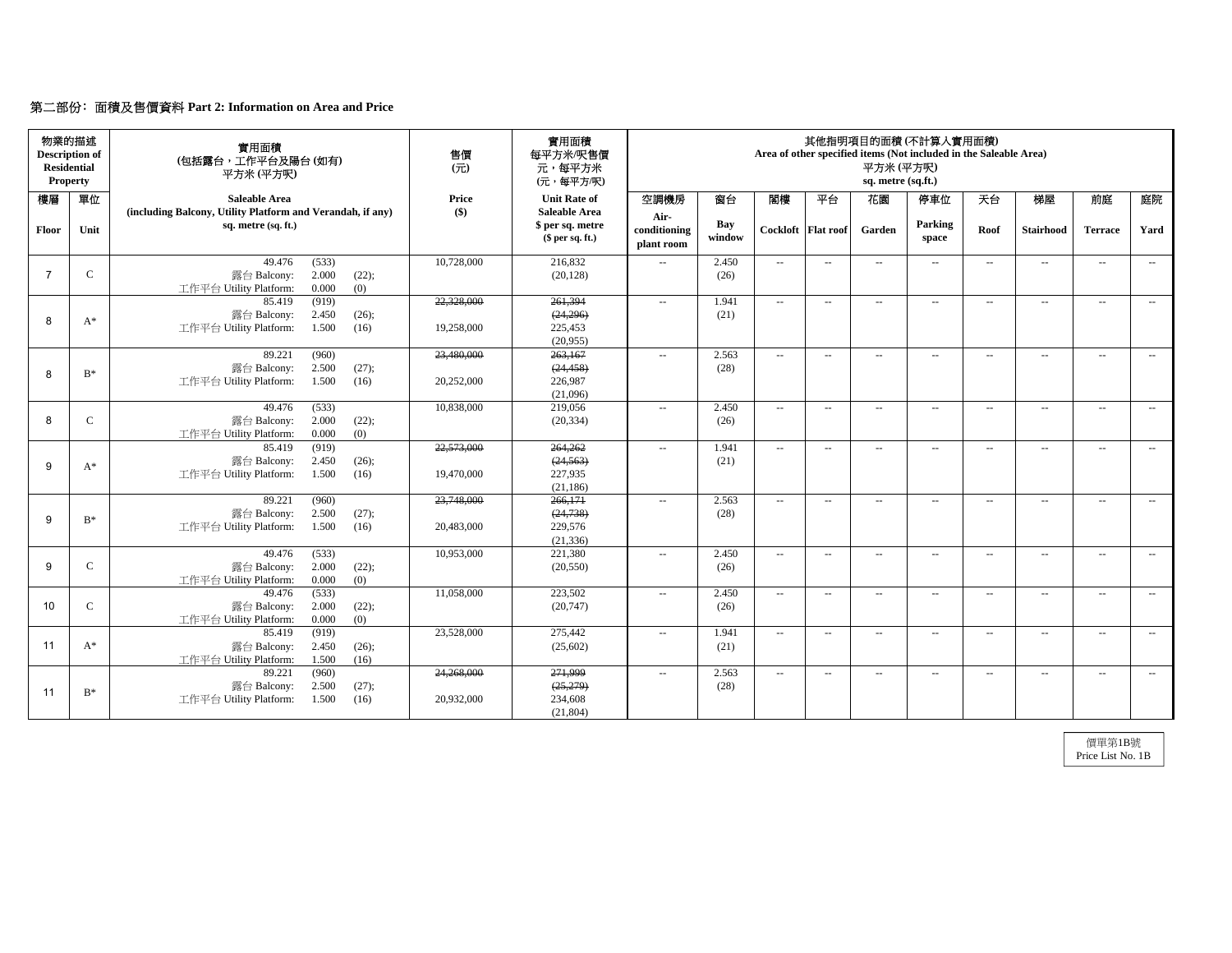## 第二部份﹕面積及售價資料 **Part 2: Information on Area and Price**

|       | 物業的描述<br><b>Description of</b><br><b>Residential</b><br>Property | 實用面積<br>(包括露台,工作平台及陽台(如有)<br>平方米 (平方呎)                                                      | 售價<br>$\overline{\pi}$   | 實用面積<br>每平方米/呎售價<br>元,每平方米<br>(元,每平方/呎)                    | 其他指明項目的面積 (不計算人實用面積)<br>Area of other specified items (Not included in the Saleable Area)<br>平方米 (平方呎)<br>sq. metre (sq.ft.) |               |                          |                  |                          |                          |               |                          |                             |                          |
|-------|------------------------------------------------------------------|---------------------------------------------------------------------------------------------|--------------------------|------------------------------------------------------------|------------------------------------------------------------------------------------------------------------------------------|---------------|--------------------------|------------------|--------------------------|--------------------------|---------------|--------------------------|-----------------------------|--------------------------|
| 樓層    | 單位                                                               | <b>Saleable Area</b>                                                                        | Price                    | <b>Unit Rate of</b>                                        | 空調機房                                                                                                                         | 窗台            | 閣樓                       | 平台               | 花園                       | 停車位                      | 天台            | 梯屋                       | 前庭                          | 庭院                       |
| Floor | Unit                                                             | (including Balcony, Utility Platform and Verandah, if any)<br>sq. metre (sq. ft.)           | $($ \$)                  | <b>Saleable Area</b><br>\$ per sq. metre<br>\$per sq. ft.) | Air-<br>conditioning<br>plant room                                                                                           | Bay<br>window | Cockloft                 | <b>Flat</b> roof | Garden                   | Parking<br>space         | Roof          | <b>Stairhood</b>         | <b>Terrace</b>              | Yard                     |
| 11    | $\mathbf C$                                                      | 49.476<br>(533)<br>2.000<br>露台 Balcony:<br>(22);<br>工作平台 Utility Platform:<br>0.000<br>(0)  | 11,158,000               | 225,523<br>(20,934)                                        | $\sim$ $\sim$                                                                                                                | 2.450<br>(26) | $\overline{\phantom{a}}$ | $\sim$ $\sim$    | $\sim$ $\sim$            | $\sim$                   | $\sim$        | $\sim$ $\sim$            | $\sim$ $\sim$               | $\sim$                   |
| 12    | $B^*$                                                            | 89.221<br>(960)<br>2.500<br>露台 Balcony:<br>(27);<br>工作平台 Utility Platform:<br>1.500<br>(16) | 24,550,000<br>21,175,000 | 275,159<br>(25, 573)<br>237,332<br>(22,057)                | $\sim$                                                                                                                       | 2.563<br>(28) | $\overline{\phantom{a}}$ | $\sim$           | $\overline{a}$           | $\overline{\phantom{a}}$ | $\sim$ $-$    | $\overline{\phantom{m}}$ | $\sim$ $\sim$               | $\overline{\phantom{a}}$ |
| 12    | $\mathbf C$                                                      | 49.476<br>(533)<br>2.000<br>露台 Balcony:<br>(22);<br>工作平台 Utility Platform:<br>0.000<br>(0)  | 11.258,000               | 227,545<br>(21, 122)                                       | $\overline{\phantom{a}}$                                                                                                     | 2.450<br>(26) | $\ldots$                 | $\sim$           | $\overline{\phantom{a}}$ | $\sim$                   | $\sim$        | $\sim$                   | $\sim$ $\sim$               | $\sim$                   |
| 15    | $\mathsf C$                                                      | (533)<br>49.476<br>露台 Balcony:<br>2.000<br>(22);<br>0.000<br>(0)<br>工作平台 Utility Platform:  | 11,363,000               | 229,667<br>(21, 319)                                       | $\sim$ $\sim$                                                                                                                | 2.450<br>(26) | $\sim$ $\sim$            | $\sim$ $\sim$    | $\sim$                   | $\sim$                   | $\sim$        | $\sim$ $\sim$            | $\sim$ $\sim$               | $\sim$ $-$               |
| 16    | $A^*$                                                            | (919)<br>85.419<br>露台 Balcony:<br>2.450<br>(26);<br>工作平台 Utility Platform:<br>1.500<br>(16) | 24,368,000               | 285,276<br>(26,516)                                        | $\sim$                                                                                                                       | 1.941<br>(21) | $\overline{\phantom{a}}$ | $\sim$           | $\overline{\phantom{a}}$ | $\sim$                   | $\sim$ $-$    | $\sim$                   | $\sim$ $\sim$               | $\sim$                   |
| 16    | $\mathbf C$                                                      | 49.476<br>(533)<br>2.000<br>露台 Balcony:<br>(22);<br>0.000<br>(0)<br>工作平台 Utility Platform:  | 11,463,000               | 231,688<br>(21,507)                                        | $\overline{\phantom{a}}$                                                                                                     | 2.450<br>(26) | $\overline{\phantom{a}}$ | $\sim$ $\sim$    | $\overline{a}$           | $\sim$ $\sim$            | $\sim$ $-$    | $\sim$                   | $\mathcal{L}_{\mathcal{A}}$ | $\sim$ $\sim$            |
| 17    | $B^*$                                                            | (960)<br>89.221<br>2.500<br>露台 Balcony:<br>(27);<br>工作平台 Utility Platform:<br>1.500<br>(16) | 25,328,000<br>21,846,000 | 283,879<br>(26, 383)<br>244,853<br>(22,756)                | $\sim$                                                                                                                       | 2.563<br>(28) | $\overline{\phantom{a}}$ | $\sim$           | $\overline{a}$           | $\sim$                   | $\sim$ $\sim$ | $\hspace{0.05cm} \ldots$ | $\mathcal{L}_{\mathcal{A}}$ | $\overline{\phantom{a}}$ |
| 17    | $\mathsf C$                                                      | 49.476<br>(533)<br>2.000<br>露台 Balcony:<br>(22);<br>(0)<br>工作平台 Utility Platform:<br>0.000  | 11,568,000               | 233,810<br>(21,704)                                        | $\overline{a}$                                                                                                               | 2.450<br>(26) | $\overline{\phantom{a}}$ | $\sim$           | $\cdots$                 | $\overline{\phantom{a}}$ | $\sim$ $-$    | $\overline{\phantom{a}}$ | $\sim$ $\sim$               | $\overline{\phantom{a}}$ |
| 18    | $A^*$                                                            | (919)<br>85.419<br>2.450<br>露台 Balcony:<br>(26);<br>工作平台 Utility Platform:<br>1.500<br>(16) | 24,958,000               | 292,183<br>(27, 158)                                       | $\overline{\phantom{a}}$                                                                                                     | 1.941<br>(21) | $\overline{\phantom{a}}$ | $\sim$ $\sim$    | $\overline{a}$           | $\overline{\phantom{a}}$ | $\sim$ $-$    | $\hspace{0.05cm} \ldots$ | $\overline{\phantom{a}}$    | $\overline{\phantom{a}}$ |
| 18    | $B^*$                                                            | 89.221<br>(960)<br>露台 Balcony:<br>2.500<br>(27);<br>1.500<br>工作平台 Utility Platform:<br>(16) | 25,713,000<br>22,178,000 | 288,194<br>(26, 784)<br>248,574<br>(23, 102)               | $\sim$                                                                                                                       | 2.563<br>(28) | $\overline{\phantom{a}}$ | $\sim$           | $\hspace{0.05cm} \ldots$ | $\sim$                   | $\sim$        | $\sim$                   | $\mathcal{L}_{\mathcal{F}}$ | $\sim$                   |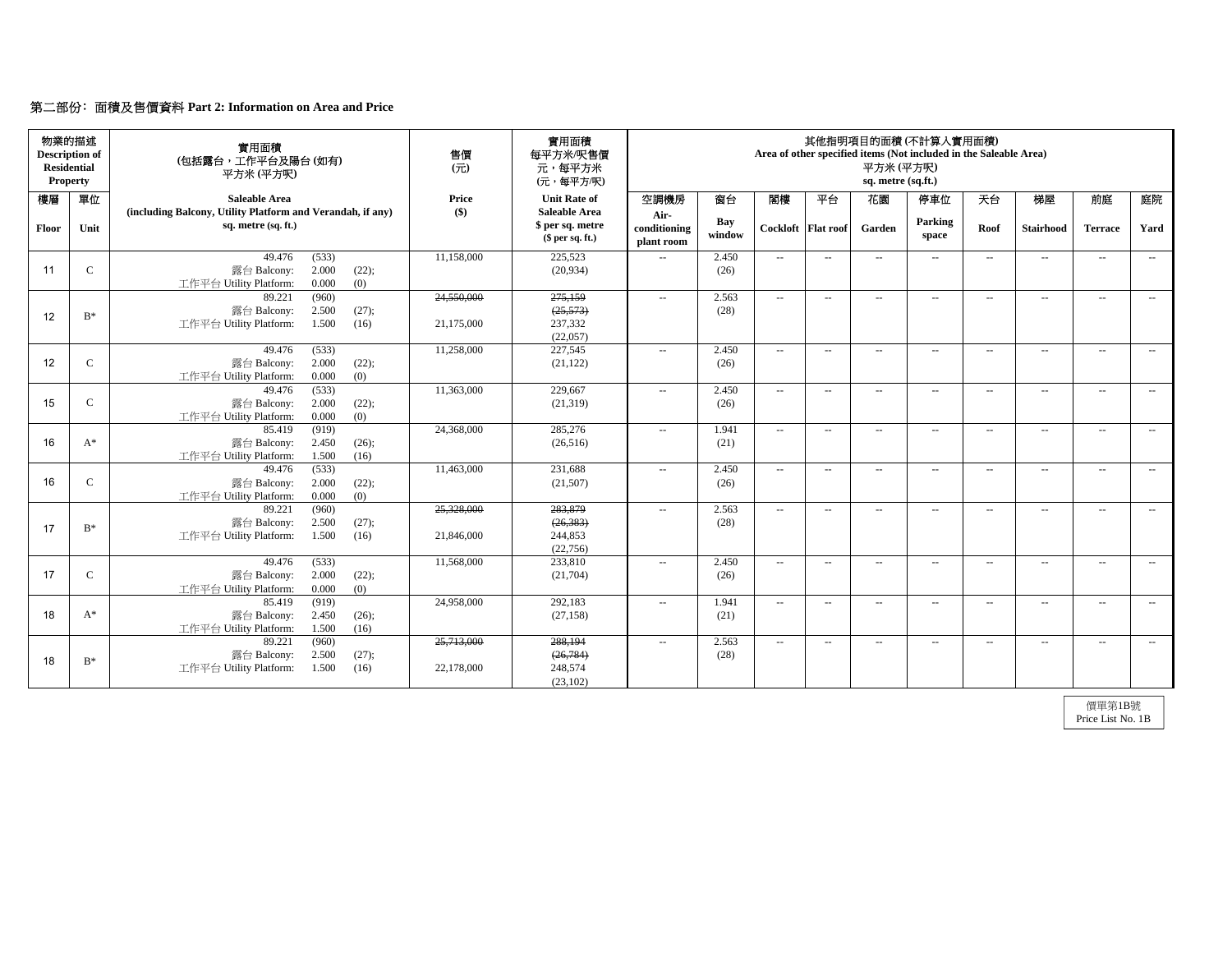## 第二部份﹕面積及售價資料 **Part 2: Information on Area and Price**

|       | 物業的描述<br><b>Description of</b><br><b>Residential</b><br>Property | 實用面積<br>(包括露台,工作平台及陽台(如有)<br>平方米(平方呎)                                                       | 售價<br>$\left( \overline{\pi} \right)$ | 實用面積<br>每平方米/呎售價<br>元,每平方米<br>(元,每平方/呎)                    |                                    |               |                          |                    | 其他指明項目的面積 (不計算入實用面積)<br>Area of other specified items (Not included in the Saleable Area)<br>平方米 (平方呎)<br>sq. metre (sq.ft.) |                  |                          |                             |                             |                          |  |
|-------|------------------------------------------------------------------|---------------------------------------------------------------------------------------------|---------------------------------------|------------------------------------------------------------|------------------------------------|---------------|--------------------------|--------------------|------------------------------------------------------------------------------------------------------------------------------|------------------|--------------------------|-----------------------------|-----------------------------|--------------------------|--|
| 樓層    | 單位                                                               | <b>Saleable Area</b>                                                                        | Price                                 | <b>Unit Rate of</b>                                        | 空調機房                               | 窗台            | 閣樓                       | 平台                 | 花園                                                                                                                           | 停車位              | 天台                       | 梯屋                          | 前庭                          | 庭院                       |  |
| Floor | Unit                                                             | (including Balcony, Utility Platform and Verandah, if any)<br>sq. metre (sq. ft.)           | $($ \$)                               | <b>Saleable Area</b><br>\$ per sq. metre<br>\$per sq. ft.) | Air-<br>conditioning<br>plant room | Bay<br>window |                          | Cockloft Flat roof | Garden                                                                                                                       | Parking<br>space | Roof                     | <b>Stairhood</b>            | <b>Terrace</b>              | Yard                     |  |
| 18    | $\mathbf C$                                                      | 49.476<br>(533)<br>2.000<br>露台 Balcony:<br>(22);<br>(0)<br>工作平台 Utility Platform:<br>0.000  | 11,758,000                            | 237,651<br>(22,060)                                        | $\overline{\phantom{a}}$           | 2.450<br>(26) | $\sim$ $\sim$            | $\sim$             | $\sim$ $\sim$                                                                                                                | $\sim$           | $\sim$ $-$               | $\sim$                      | $\sim$ $\sim$               | $\sim$                   |  |
| 19    | $\mathcal{C}$                                                    | 49.476<br>(533)<br>2.000<br>(22);<br>露台 Balcony:<br>0.000<br>(0)<br>工作平台 Utility Platform:  | 11,768,000                            | 237,853<br>(22,079)                                        | $\overline{\phantom{a}}$           | 2.450<br>(26) | $\sim$                   | $\sim$             | $\overline{a}$                                                                                                               | $\sim$ $\sim$    | $\sim$ $\sim$            | $\sim$                      | $\mathcal{L}_{\mathcal{F}}$ | $\sim$ $\sim$            |  |
| 20    | $A^*$                                                            | (919)<br>85.419<br>2.450<br>露台 Balcony:<br>(26);<br>工作平台 Utility Platform:<br>1.500<br>(16) | 25,193,000<br>21,729,000              | 294,934<br>(27, 413)<br>254,381<br>(23, 644)               | $\overline{\phantom{a}}$           | 1.941<br>(21) | $\sim$ $\sim$            | $\sim$             | $\sim$                                                                                                                       | $\sim$ $\sim$    | $\sim$ $\sim$            | $\mathcal{L}_{\mathcal{F}}$ | $\mathcal{L}_{\mathcal{F}}$ | $\sim$ $\sim$            |  |
| 20    | $\mathcal{C}$                                                    | 49.476<br>(533)<br>2.000<br>(22);<br>露台 Balcony:<br>0.000<br>工作平台 Utility Platform:<br>(0)  | 11,883,000                            | 240,177<br>(22, 295)                                       | $\sim$                             | 2.450<br>(26) | $\sim$ $\sim$            | $\sim$             | $\sim$                                                                                                                       | $\sim$           | $\sim$ $\sim$            | $\sim$ $\sim$               | $\sim$ $\sim$               | $\sim$ $\sim$            |  |
| 21    | $A^*$                                                            | 85.419<br>(919)<br>2.450<br>露台 Balcony:<br>(26);<br>(16)<br>工作平台 Utility Platform:<br>1.500 | 25,428,000                            | 297,686<br>(27,669)                                        | $\overline{\phantom{a}}$           | 1.941<br>(21) | $\overline{\phantom{a}}$ | $\sim$             | $\hspace{0.05cm} \ldots$                                                                                                     | $\sim$           | $\overline{\phantom{a}}$ | $\hspace{0.05cm} \ldots$    | $\sim$ $\sim$               | $\sim$                   |  |
| 21    | $B^*$                                                            | (960)<br>89.221<br>2.500<br>露台 Balcony:<br>(27);<br>工作平台 Utility Platform:<br>1.500<br>(16) | 26,120,000<br>22,529,000              | 292,756<br>(27, 208)<br>252,508<br>(23, 468)               | $\overline{\phantom{a}}$           | 2.563<br>(28) | $\sim$ $\sim$            | $\sim$             | $\sim$                                                                                                                       | $\sim$           | $\sim$ $-$               | $\sim$                      | $\mathcal{L}_{\mathcal{F}}$ | $\sim$ $\sim$            |  |
| 21    | $\mathcal{C}$                                                    | 49.476<br>(533)<br>2.000<br>露台 Balcony:<br>(22);<br>工作平台 Utility Platform:<br>0.000<br>(0)  | 11,998,000                            | 242,501<br>(22,510)                                        | $\overline{a}$                     | 2.450<br>(26) | $\sim$ $\sim$            | $\sim$ $\sim$      | $\overline{a}$                                                                                                               | $\sim$           | $\sim$ $\sim$            | $\sim$ $\sim$               | $\sim$ $\sim$               | $\sim$ $\sim$            |  |
| 22    | $\mathcal{C}$                                                    | (533)<br>49.476<br>露台 Balcony:<br>2.000<br>(22);<br>(0)<br>工作平台 Utility Platform:<br>0.000  | 12,108,000                            | 244,725<br>(22, 717)                                       | $\overline{\phantom{a}}$           | 2.450<br>(26) | $\overline{\phantom{a}}$ | $\sim$             | $\hspace{0.05cm} \ldots$                                                                                                     | $\sim$ $\sim$    | $\overline{\phantom{a}}$ | $\sim$ $\sim$               | $\sim$ $\sim$               | $\sim$                   |  |
| 23    | $\mathsf C$                                                      | (533)<br>49.476<br>2.000<br>露台 Balcony:<br>(22);<br>工作平台 Utility Platform:<br>(0)<br>0.000  | 12,279,000                            | 248,181<br>(23,038)                                        | $\sim$ $\sim$                      | 2.450<br>(26) | $\overline{\phantom{a}}$ | $\sim$             | $\sim$                                                                                                                       | $\sim$ $\sim$    | $\sim$ $-$               | $\sim$ $\sim$               | $\mathcal{L}_{\mathcal{F}}$ | $\sim$ $-$               |  |
| 25    | $\mathcal{C}$                                                    | (529)<br>49.141<br>露台 Balcony:<br>2.000<br>(22);<br>0.000<br>工作平台 Utility Platform:<br>(0)  | 12,428,000                            | 252,905<br>(23, 493)                                       | $\overline{\phantom{a}}$           | 2.450<br>(26) | $\overline{\phantom{a}}$ | $\sim$ $-$         | $\cdots$                                                                                                                     | $\sim$           | $\sim$ $\sim$            | $\sim$ $\sim$               | $\sim$ $\sim$               | $\overline{\phantom{a}}$ |  |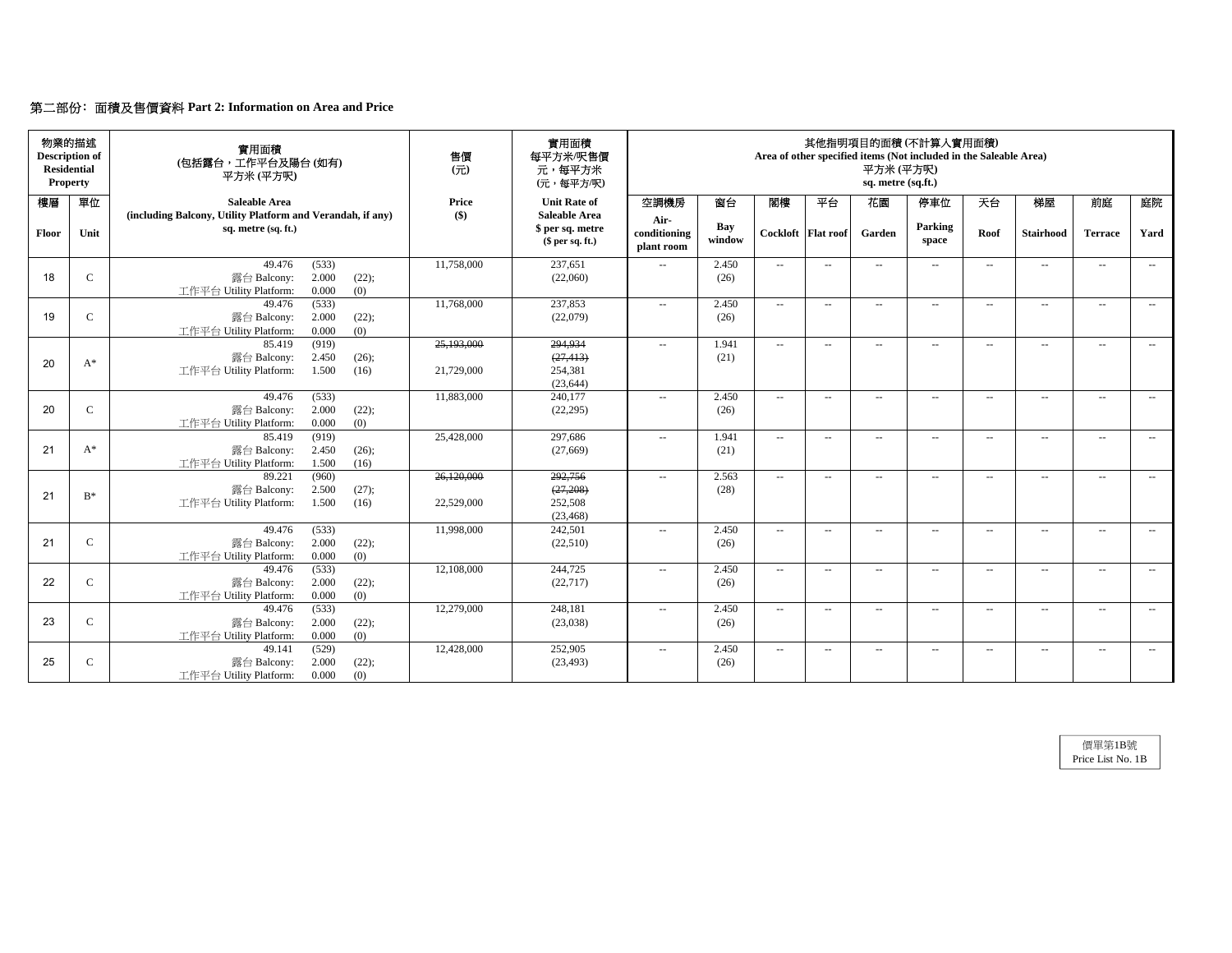## 第三部份:其他資料 **Part 3: Other Information**

- (1) 準買家應參閱發展項目的售樓說明書,以了解該項目的資料。 Prospective purchasers are advised to refer to the sales brochure for the development for information on the development.
- (2) 根據《一手住宅物業銷售條例》第 52(1)條及第 53(2)及(3)條, - According to sections 52(1) and 53(2) and (3) of the Residential Properties (First-hand Sales) Ordinance, –

#### 第 52(1)條 / Section 52(1)

在某人就指明住宅物業與擁有人訂立臨時買賣合約時,該人須向擁有人支付售價的 5%的臨時訂金。

with the owner.A preliminary deposit of 5% of the purchase price is payable by a person to the owner on entering into a preliminary agreement for sale and purchase in respect of the specified residential property

#### 第 53(2)條 / Section 53(2)

for sale and purchase, the owner must execute the agreement for sale and purchase within 8 working days after that date. If a person executes an agreement for sale and purchase in respect of the residential property within 5 working days after the date on which the person enters into the preliminary agreement 如某人於某日期訂立臨時買賣合約,並於該日期後的 5 個工作日内,就有關住宅物業簽立買賣合約,則擁有人必須在該日期後的 8 個工作日内,簽立該買賣合約。

#### 第 53(3)條 / Section 53(3)

不得就該人沒有簽立買賣合約而針對該人提出進一步申索。 如某人於某日期訂立臨時買賣合約,但沒有於該日期後的 5 個工作日内,就有關住宅物業簽立買賣合約,則 – (i) 該臨時合約即告終止;(ii) 有關的臨時訂金即予沒收;及 (iii) 擁有人

for the failure. agreement for sale and purchase- (i) the preliminary agreement is terminated; (ii) the preliminary deposit is forfeited; and (iii) the owner does not have any further claim against the person If a person does not execute an agreement for sale and purchase in respect of the residential property within 5 working days after the date on which the person enters into the preliminary

- (3) 實用面積及屬該住宅物業其他指明項目的面積是按《一手住宅物業銷售條例》第 8 條及附表二第 2 部計算得出的。 The saleable area and area of other specified items of the residential property are calculated in accordance with section 8 and Part 2 of Schedule 2 to the Residential Properties (First-hand Sales) Ordinance.
- (4)(i) 註:於本第4節內,「售價」指本價單第二部份表中所列之價錢,而「成交金額」指臨時買賣合約及買賣合約所載之價錢(即售價經計算適用支付條款及折扣後之價錢),因應不 同支付條款及/或折扣按售價計算得出之價目,四捨五入取最近的千位數作為成交金額。

the relevant terms of payment and/or applicable discounts on the Price will be rounded to the nearest thousand to determine the Transaction Price. and purchase and the agreement for sale and purchase, i.e. the purchase price after applying the relevant terms of payment and applicable discounts on the Price. The price obtained after applying Note: In this section 4, "Price" means the price set out in the schedule in Part 2 of this price list, and "Transaction Price" means the purchase price set out in the preliminary agreement for sale

#### 支付條款 Terms of payment

以銀行本票或支票繳付。所有本票或支票必須以香港持牌銀行所發出,抬頭必須為賣方律師行"行士打律師行"。 買方於簽署臨時買賣合約時須繳付相等於售價5%作為臨時訂金,其中港幣\$300,000.00(如選購C單位)或港幣\$600,000.00(如選購A單位或B單位)須以銀行本票繳付,餘款將

shall be issued by a licensed bank in Hong Kong, and shall be made payable to the vendor's solicitors "MAYER BROWN JSM". HK\$600,000.00 (for Unit A or Unit B) shall be paid by a cashier order and the remaining portion of the preliminary deposit can be paid by cashier order or cheque. All cashier orders or cheques Purchasers shall pay the preliminary deposit equivalent to 5% of purchase price upon signing of the preliminary agreement for sale and purchase, of which HK\$300,000.00 (for Unit C) or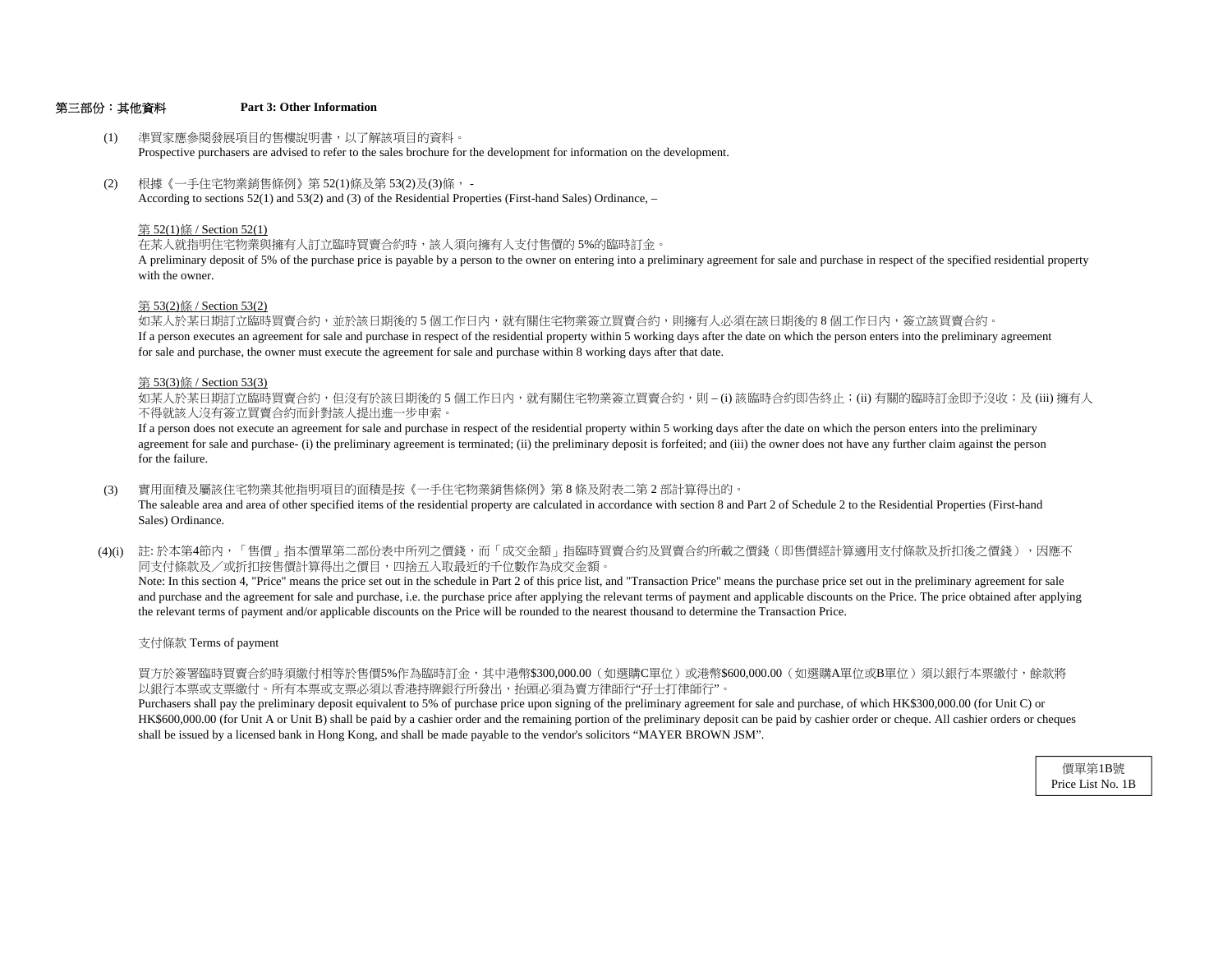## **90**天付款計劃 **–** 照售價減**3%**

## **90-day Payment Plan - 3% discount from the Price**

1)成交金額5%(臨時訂金)於買方簽署臨時買賣合約時繳付,買方須於簽署臨時買賣合約的日期後5個工作日內簽署買賣合約。

 5% of the Transaction Price being the Preliminary Deposit shall be paid upon signing of the preliminary agreement for sale and purchase. The agreement for sale and purchase must be signed by the Purchaser within 5 working days thereafter.

2) 成交金額 5%( 加付訂金)於買方簽署買賣合約時繳付。

5% of the Transaction Price being Further Deposit shall be paid upon signing of the agreement for sale and purchase.

3) 成交金額 5% (加付訂金)於買方簽署買賣合約後30天內繳付。

5% of the Transaction Price being Further Deposit shall be paid within 30 days after signing of the agreement for sale and purchase.

4) 成交金額 85%於買方簽署臨時買賣合約後90天內繳付。

85% of the Transaction Price shall be paid within 90 days after the Purchaser signing the preliminary agreement for sale and purchase.

(4)(ii) 售價獲得折扣的基礎 Basis on which any discount on the Price is available

(a) 請參閱4(i)。 Please refer to 4(i)

(b) 「從價印花稅津貼」優惠

"Subsidy of Ad Valorem Stamp Duty" Benefit. 買家可獲額外4.25%售價折扣優惠作為「從價印花稅津貼」優惠。 An extra 4.25% discount from the Price would be offered to the purchasers as the "Subsidy of Ad Valorem Stamp Duty" Benefit.

## (4)(iii) 可就購買該項目中的指明住宅物業而連帶獲得的任何贈品、財務優惠或利益

Any gift, or any financial advantage or benefit, to be made available in connection with the purchase of a specified residential property in the development

以下贈品、財務優惠或利益由賣方提供及只適用於臨時買賣合約中列明之買方。

The following gift, financial advantage or benefit are offered by the Vendor and are applicable only to the Purchaser specified in the preliminary agreement for sale and purchase.

(a) 住宅停車位優惠

Offer of Residential Parking Space:

如果買家購買有關住宅物業於此價單第二部份標上"\*"之單位,賣方首次發售發展項目住宅車位時將優先邀請所有該等買家按賣方公佈之售價認購一個住宅車位。買家需於賣方作 出認購邀請時賣方所訂時限決定是否購買住宅車位及簽署相關買賣合約,逾時作棄權論。詳情以相關交易文件條款作準。

When the Vendor first launches the sale of the Residential Carparking Spaces in the Development, purchasers of those residential properties marked with a "\*" in Part 2 of this price list will be invited to apply for the purchase of one such Residential Carparking Space (on such price as the Vendor prescribes) before the Residential Carparking Spaces in the Development are made available for purchase by other persons. Each such purchaser must decide whether to purchase one such Residential Carparking Space and must enter into a relevant agreement for sale and purchase within the period as prescribed by the Vendor when the Vendor makes the invitation, failing which that purchaser will be deemed to have given up the benefit. The benefit is subject to the terms and conditions of the relevant transaction documents.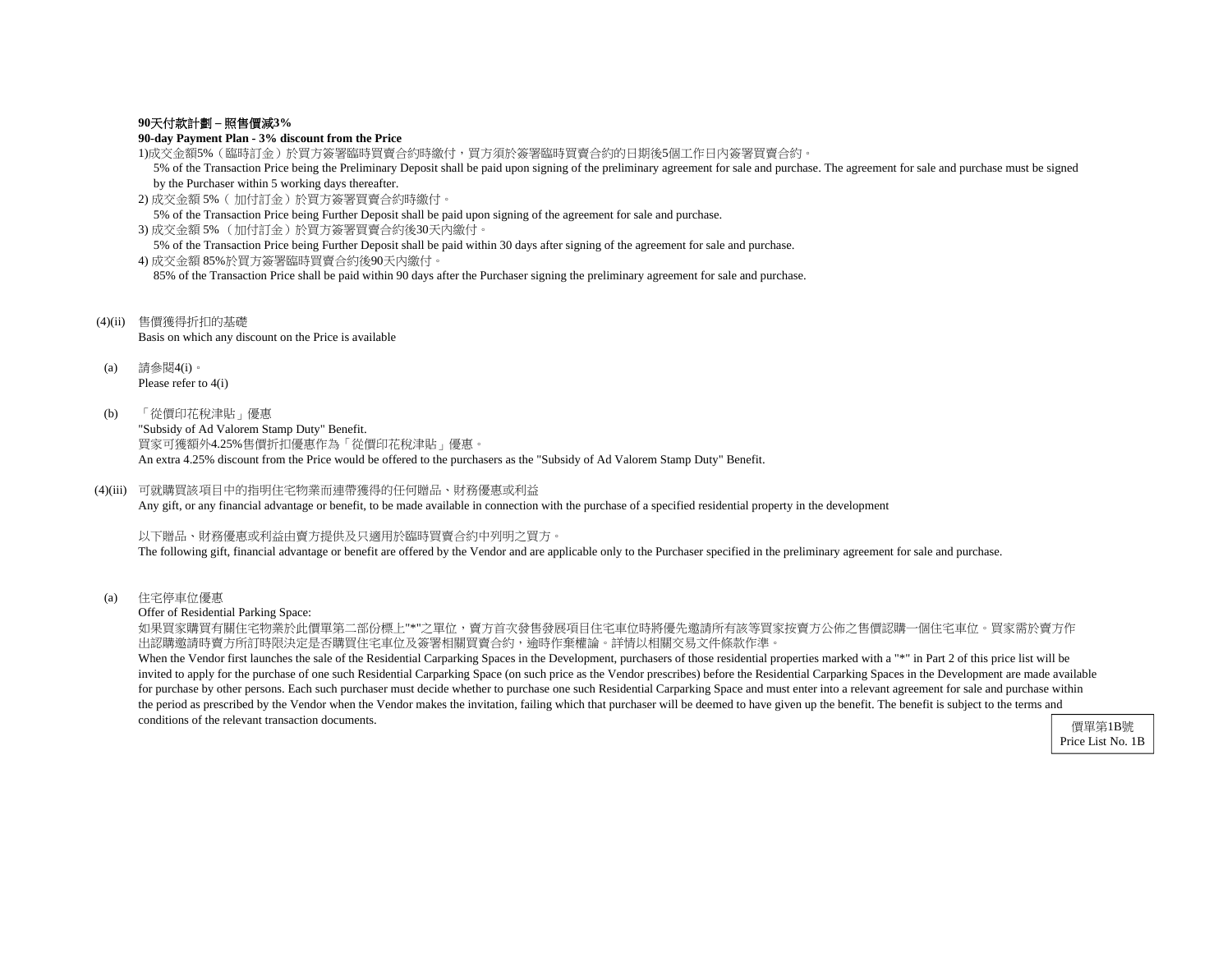## (b) 備用「第二按揭」優惠 Offer of Second Mortgage

買方可向賣方指定銀行申請第一按揭貸款,並同時向賣方或其相聯公司申請最高達樓價20%之第二按揭,惟買方必需遵守下列第二按揭條款: The Purchaser can apply for a first mortgage with the Vendor's designated bank ("first mortgagee") and can apply for a second mortgage for a loan amount of up to 20% of the Transaction Price of the property from the Vendor or its associated company subject to the following conditions of the second mortgage

1) 買方須先獲取第一按揭銀行同意該物業作第二按揭,並能出示足夠文件證明第一及第二按揭之每月總還款額不超過其每月總收入之一半。

 The Purchaser shall have obtained the prior consent of the first mortgagee to the second mortgage and shall provide satisfactory documents to prove that the total amount of monthly repayment of the first mortgage and second mortgage shall not be greater than 50% of the Purchaser's monthly income.

2) 第一按揭及第二按揭總額不高於樓價之70%。

The total sum of the first mortgage and the second mortgage shall not be greater than 70% of the Transaction Price .

3) 第二按揭之貸款年期不可超過25年或第一按揭之貸款年期(以較短者為準)。

The repayment term of the second mortgage shall not exceed 25 years or the tenor of the first mortgage (whichever is shorter).

4) 第二按揭之利率按香港上海匯豐銀行不時之港元最優惠利率(後稱"優惠利率")加1%(P+1% p.a.)(現時P=5%)計算,利率浮動,必須於買方獲第一按揭銀行同意承做第一按揭後方成 立。最終利率由提供第二按揭公司審批結果而定。

Interest on the second mortgage loan will be calculated at 1% above the Hong Kong Dollar Prime Rate (P+1% p.a.) (currently P=5%) as quoted by The Hongkong and Shanghai Banking Corporation Limited ("the Hong Kong Dollar Prime Rate") from time to time, subject to fluctuation. The second mortgage is subject to the first mortgagee offering the first mortgage loan mentioned above. The final rate is subject to the approval of the designated associated company providing the financing.

5) 第二按揭首二年延期供款及豁免利息。

Deferment of repayment of principal and wavier of interest payment for the first 2 years of the second mortgage.

6) 所有第二按揭之法律文件必須由賣方或其相聯公司指定之律師行辦理,買方須負責支付一切有關之律師費用及雜費。

All legal documents of the second mortgage shall be prepared and handled by the solicitors designated by the Vendor or its associated company and all relevant legal costs and disbursements shall be borne by the Purchaser solely.

7) 賣方保留批核第二按揭之權利。

The Vendor reserves the right to decide whether or not to approve the second mortgage loan.

8) 買方需就申請第二按揭貸款須支付大鴻輝財務有限公司相等於成交金額的3%作為不可退還的手續費。

The Purchaser shall pay 3% of the Transaction Price to Tai Hung Fai Finance Limited being the non-refundable administration fee for the second mortgage loan.

9) 第二按揭貸款受其他條款及細則約束。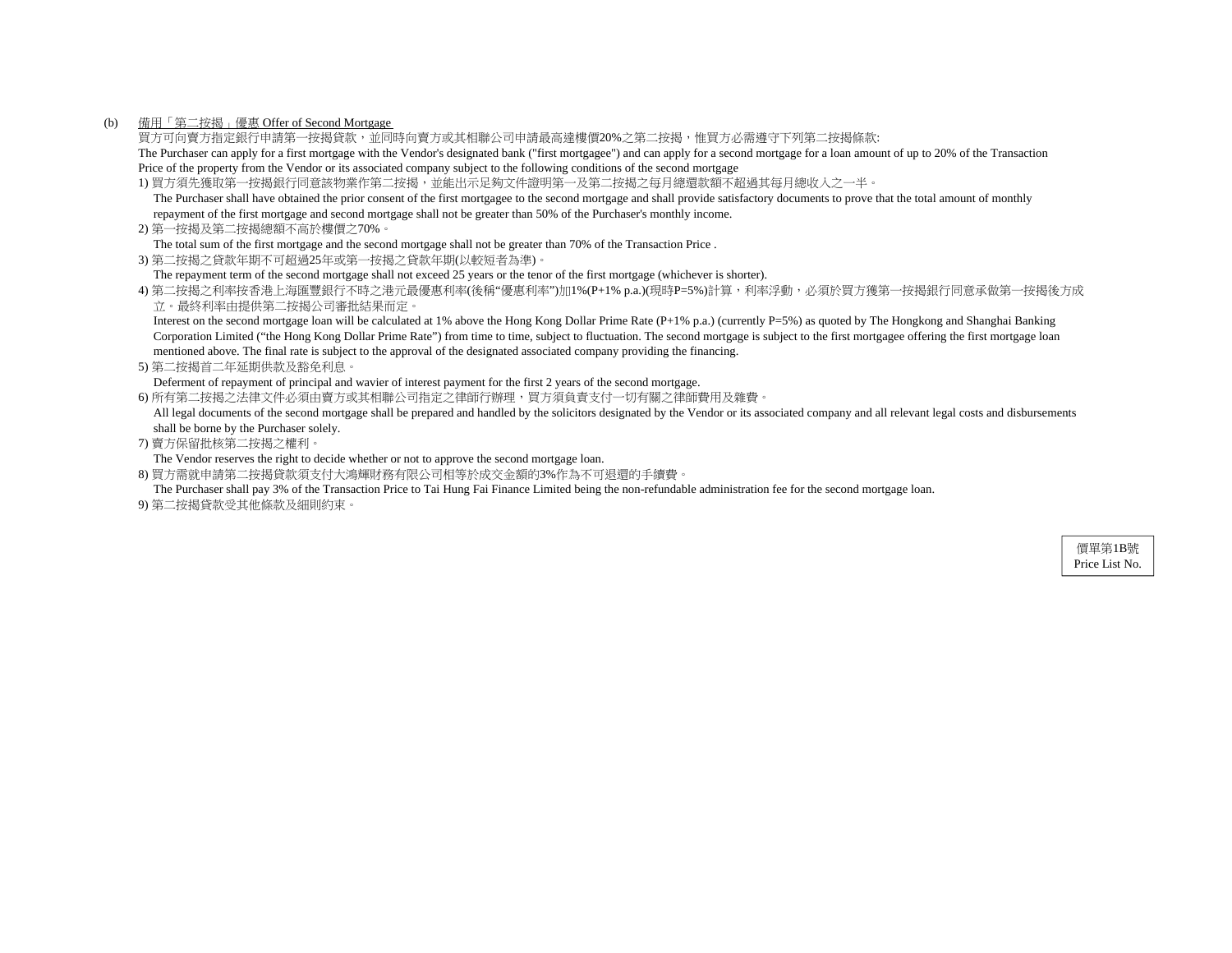## (c) 為於B2層商舖優惠

## Offer of Shop on B2/F

買家可按於本價單售出的指明住宅單位先後次序揀選及購買本項目為於B2層商舖一個,商舖售價如下:

is as follows: Purchasers will be invited to apply for the purchase of one Shop on B2/F, the priority of purchase will be according to the sequence of specified unit sold in this Price List. The Price of each such Shop

| Floor          | Shop | Price       |  |
|----------------|------|-------------|--|
| 建層             | 商舖   | 售價          |  |
|                |      | HK\$280,000 |  |
|                |      | HK\$338,000 |  |
| B <sub>2</sub> | 10   | HK\$280,000 |  |
|                | 11   | HK\$280,000 |  |
|                | 12.  | HK\$280,000 |  |
|                |      | HK\$338,000 |  |

| vvi | OHOD | 1.ILC       |  |
|-----|------|-------------|--|
| 層   | 商舖   | 售價          |  |
| 32  | 15   | HK\$338,000 |  |
|     | 16   | HK\$388,000 |  |
|     | 17   | HK\$388,000 |  |
|     | 18   | HK\$388,000 |  |
|     | 19   | HK\$388,000 |  |
|     | 23   | HK\$388,000 |  |



| Floor          | Shop | Price       |
|----------------|------|-------------|
| 槵區             | 商舖   | 售價          |
|                | 32   | HK\$280,000 |
|                |      |             |
| B <sub>2</sub> |      |             |
|                |      |             |
|                |      |             |
|                |      |             |

買家需於賣方作出認購邀請時賣方所訂時限決定是否購買商舖及簽署相關買賣合約,逾時作棄權論。詳情以相關交易文件條款作準。 makes the invitation, failing which that purchaser will be deemed to have given up the benefit. The benefit is subject to the terms and conditions of the relevant transaction documents. Each such purchaser must decide whether to purchase one such Shop and must enter into a relevant agreement for sale and purchase within the period as prescribed the Vendor when the Vendor

(4)(iv) 誰人負責支付買賣該項目中的指明住宅物業的有關律師費及印花稅

Who is liable to pay the solicitors' fees and stamp duty in connection with the sale and purchase of a specified residential property in the development

1. 如買方選用賣方指定之代表律師作為買方之代表律師處理其買賣合約及轉讓契,賣方同意為買方支付買賣合約及轉讓契兩項法律文件之律師費用(不包括雜費,雜費須由 買方支付)。

legal cost of the agreement for sale and purchase and the assignment (excluding the disbursements which shall be paid by the Purchaser). If the Purchaser appoints the Vendor's solicitors to act for him/her in relation to the agreement for sale and purchase and the assignment, the Vendor agrees to bear the Purchaser's

## 2. 如買方選擇另聘代表律師為買方之代表律師處理其買賣合約及轉讓契,買賣雙方須各自負責其有關買賣合約及轉讓契兩項法律文件之律師費用及雜費。

If the Purchaser chooses to instruct his/her own solicitors to act for him/her in relation to the agreement for sale and purchase and the assignment, each of the Vendor and Purchaser shall pay his/her own solicitors' legal fees and disbursements in respect of the agreement for sale and purchase and the assignment.

## 3. 買方須支付一概有關臨時買賣合約、買賣合約及轉讓契之印花稅(包括但不限於任何買方提名書或轉售的印花稅、任何從價印花稅、額外印花稅、買家印花稅及任何與過期 繳付任何印花稅的有關罰款、利息及附加費用)。

All stamp duty on the preliminary agreement for sale and purchase, the agreement for sale and purchase and the assignment (including but not limited to any stamp duty on any nomination or sub-sale, any ad valorem stamp duty, special stamp duty, buyer's stamp duty and any penalty, interest and surcharge, etc. for late payment of any stamp duty) will be borne by the Purchaser.